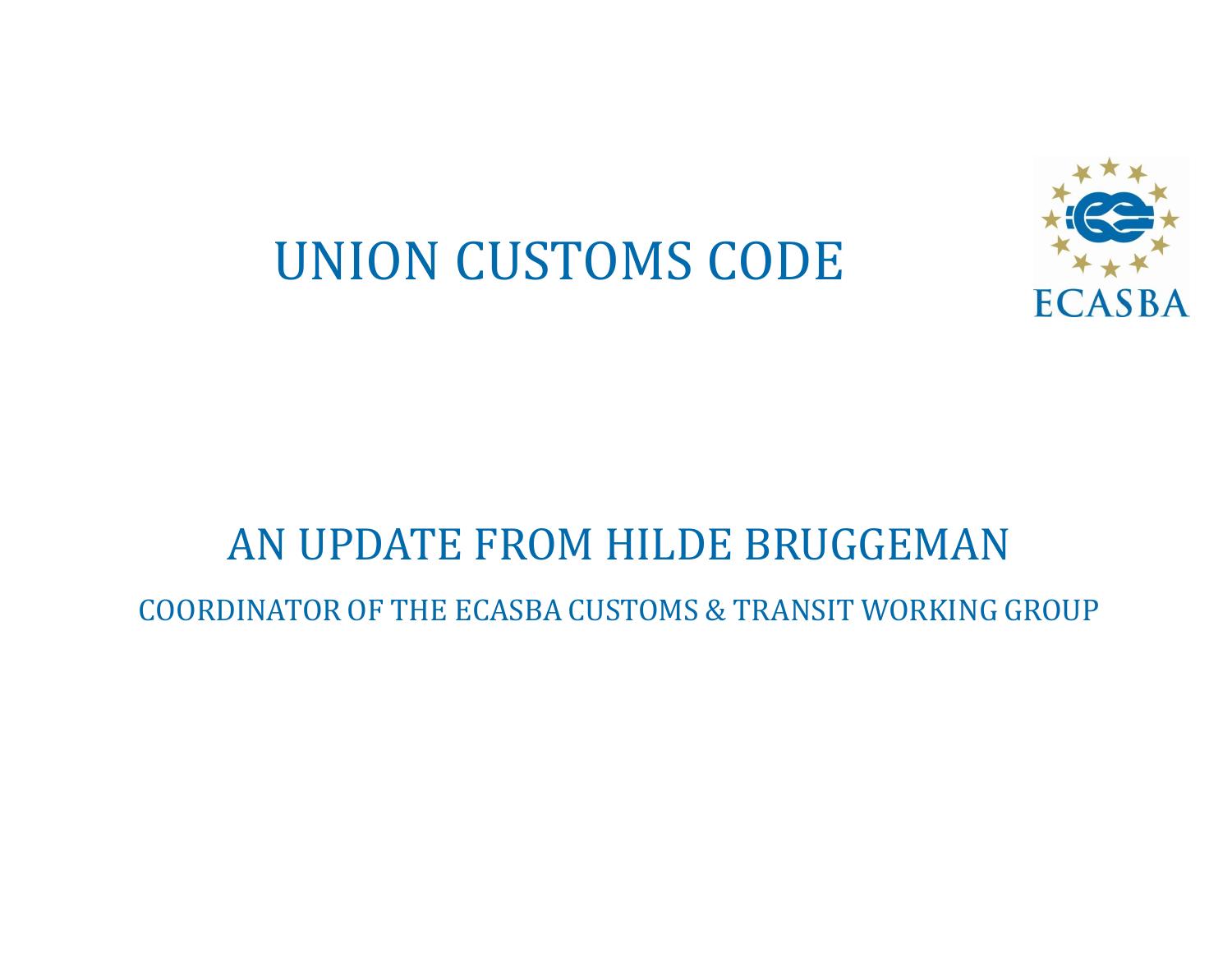### What is UCC?



Revision of Modernised Customs Code (MCC) to take account of **Lisbon Treaty** which became law on 1 December 2009

 Lisbon Treaty introduced **new powers for the EU Commission** and these had to be taken into account in legislation

Goal remains to start the implementation of the UCC and supporting provisions no later than on **1 May 2016…**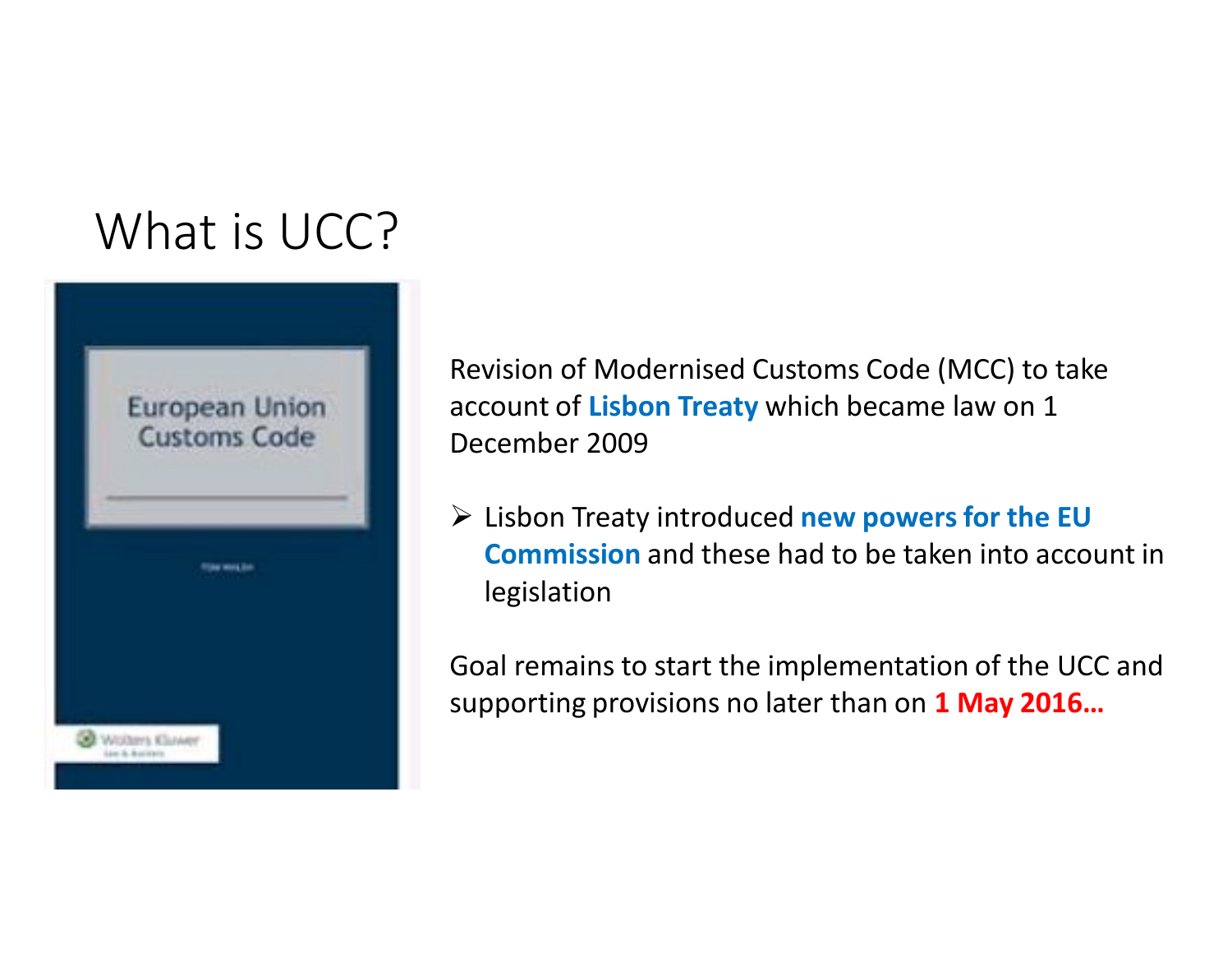## Implementing & delegated acts

- 1) UCC defines the powers delegated to the commission
- 2) implementing powers include practical implementation measures where uniform implementation is required **("implementing act")**
- 3) delegated powers allow supplementing/amending/deleting of non-essential elements **("delegated act")**
- 4) different ways of control by the European Parliament /the Council
- 5) conclusion:
	- $\geq$  complicated & long law making process, difficult follow up for stakeholders
	- $\triangleright$  decide if subject is appropriate matter for IA or DA
	- subsequent versions released and discussed with the trade contact group and member states

#### **no stable texts yet…., timing uncertain**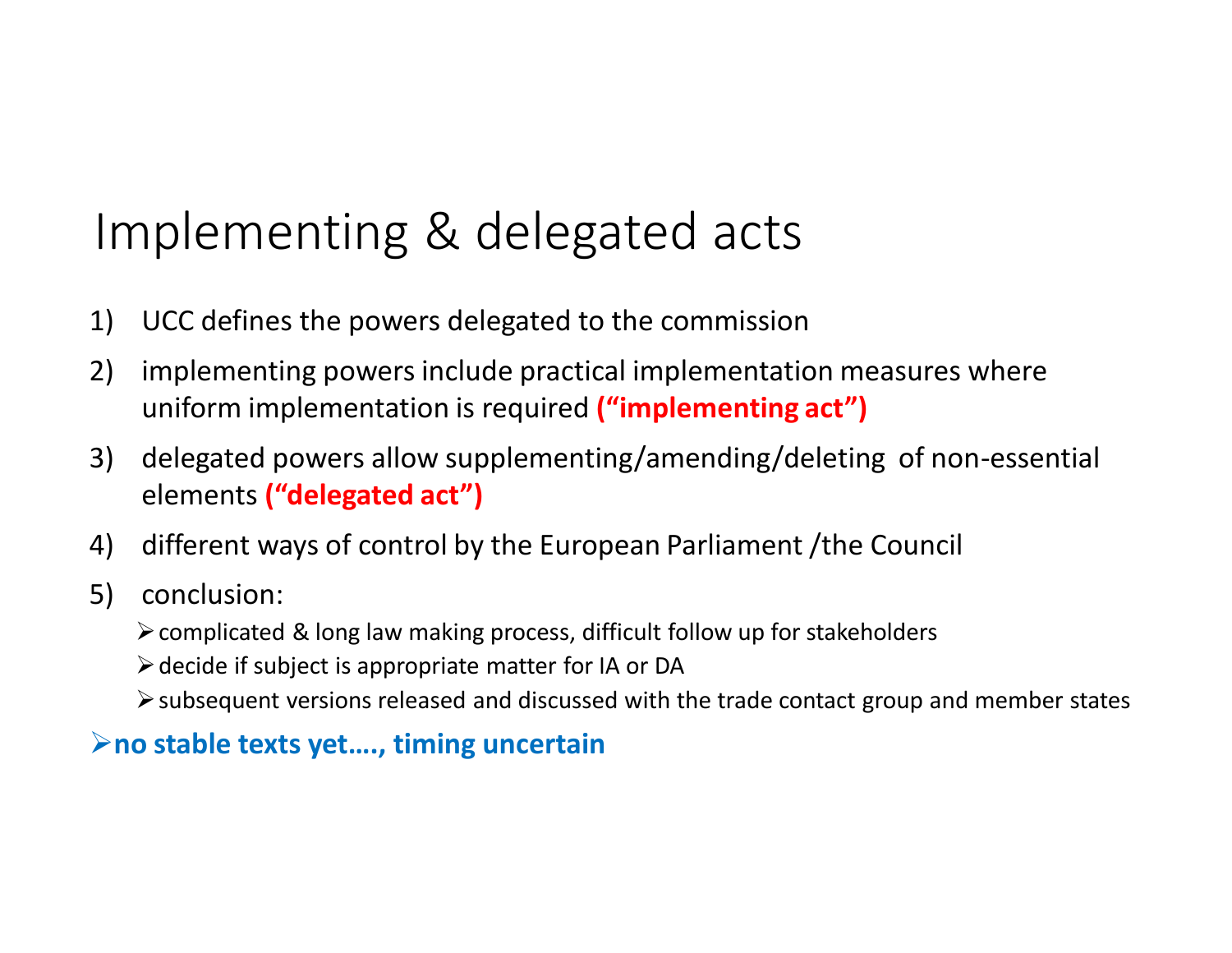### Even more complicated….

all exchanges of information and declarations must be electronic in 2020 at the latest… **some provisions can not be applied without supporting IT-systems + functionalities**



**"Transitional Delegated Act" =** legal basis to give member states / the Commission time for new / adapted IT-systems + functionalities.  $\triangleright$  existing systems + functionalities taken into account  $\triangleright$  phased planning for the IT-systems = phased implementation for UCC itself link with Work Program UCC and MASP Multi-Annual Strategic Plan  $\blacktriangleright$  expected timing = end of 2015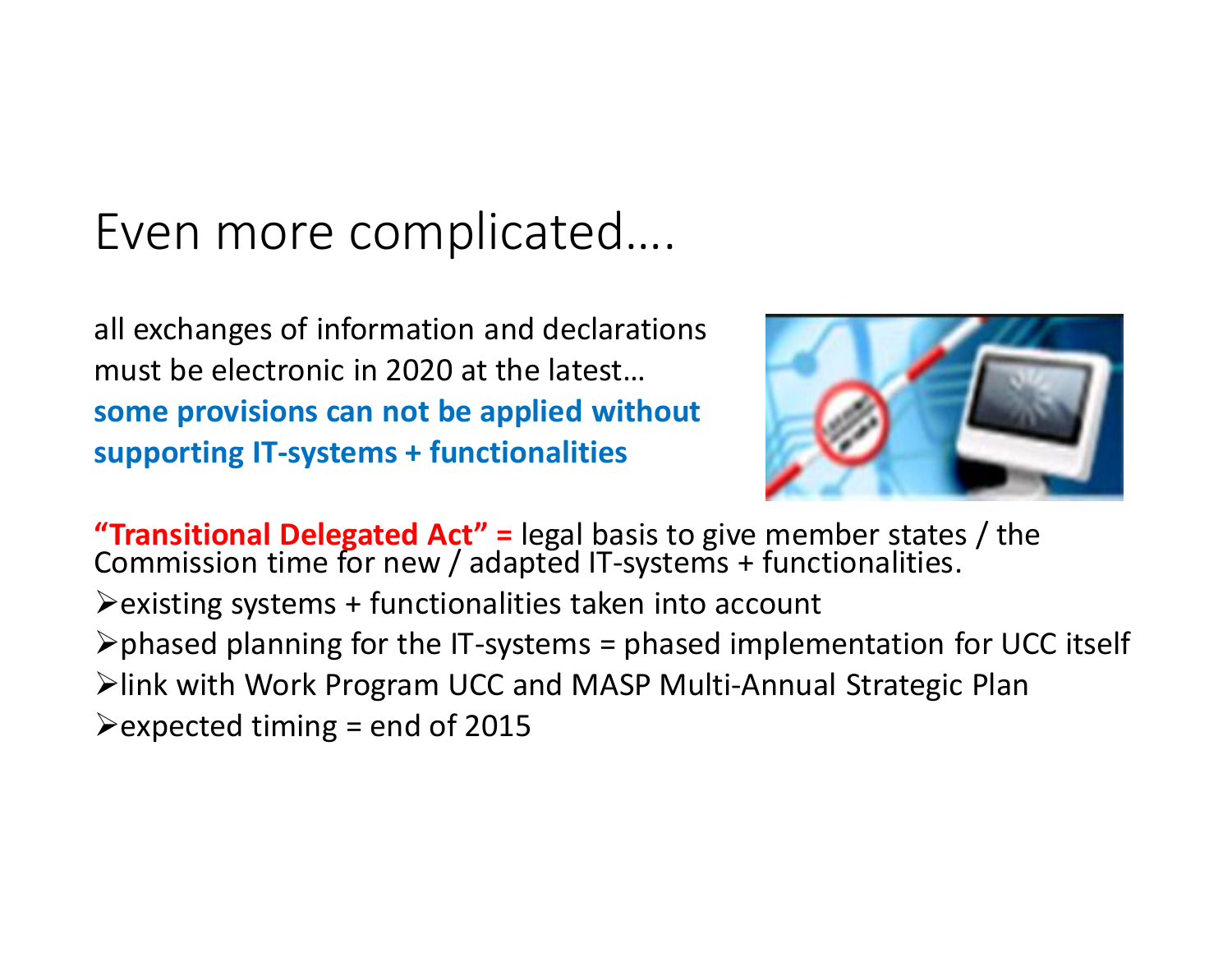# Basic principles of UCC

- $\triangleright$  streamlining customs legislation /procedures
- $\triangleright$  offering greater legal certainty and uniformity
- $\triangleright$  increasing clarity for EU-customs officials



- **facilitating of trade** in line with modern day needs (simplifying customs rules, putting in place more efficient customs transactions)
- shifting to a paperless fully electronic customs environment by 2020
- $\triangleright$  rewarding of compliant /trustworthy economic operators (Authorised Economic Operators (AEO))
- **fighting against fraud**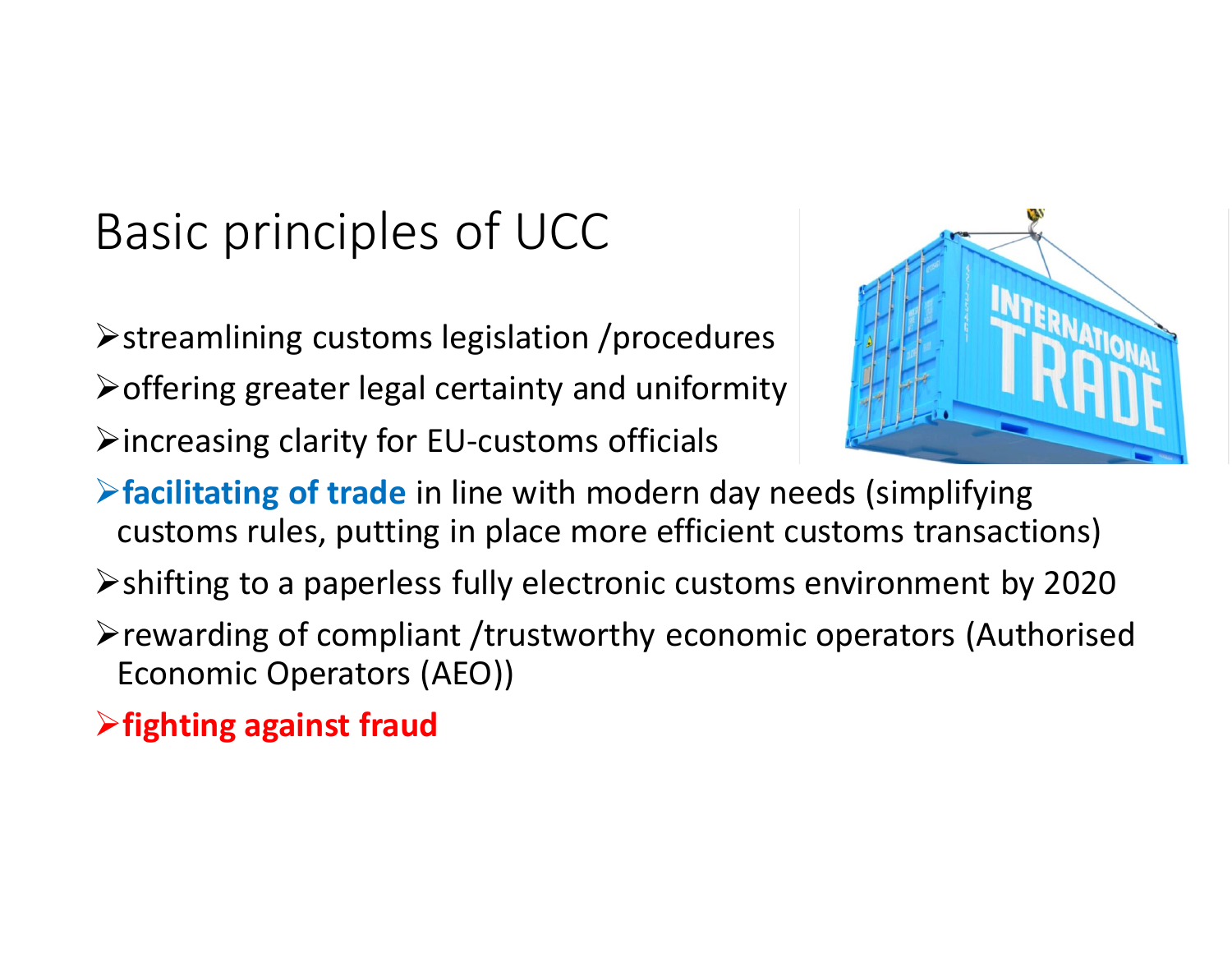# Guidance & update of instructions

#### **By national customs authorities Roadmap for national implementation**

 $\triangleright$  no stable legal texts yet national associations should insist on timely preparation  $\triangleright$  incoming process / in particular temporary storage

#### **By DG TAXUD**

#### **e-learning / training related support by December 2015**

- 16 modules and UCC Matrix (UCC/DA/IA/Guidelines online tool)
- $\triangleright$  exclusively in English
- aiming at national customs as well as private sector.

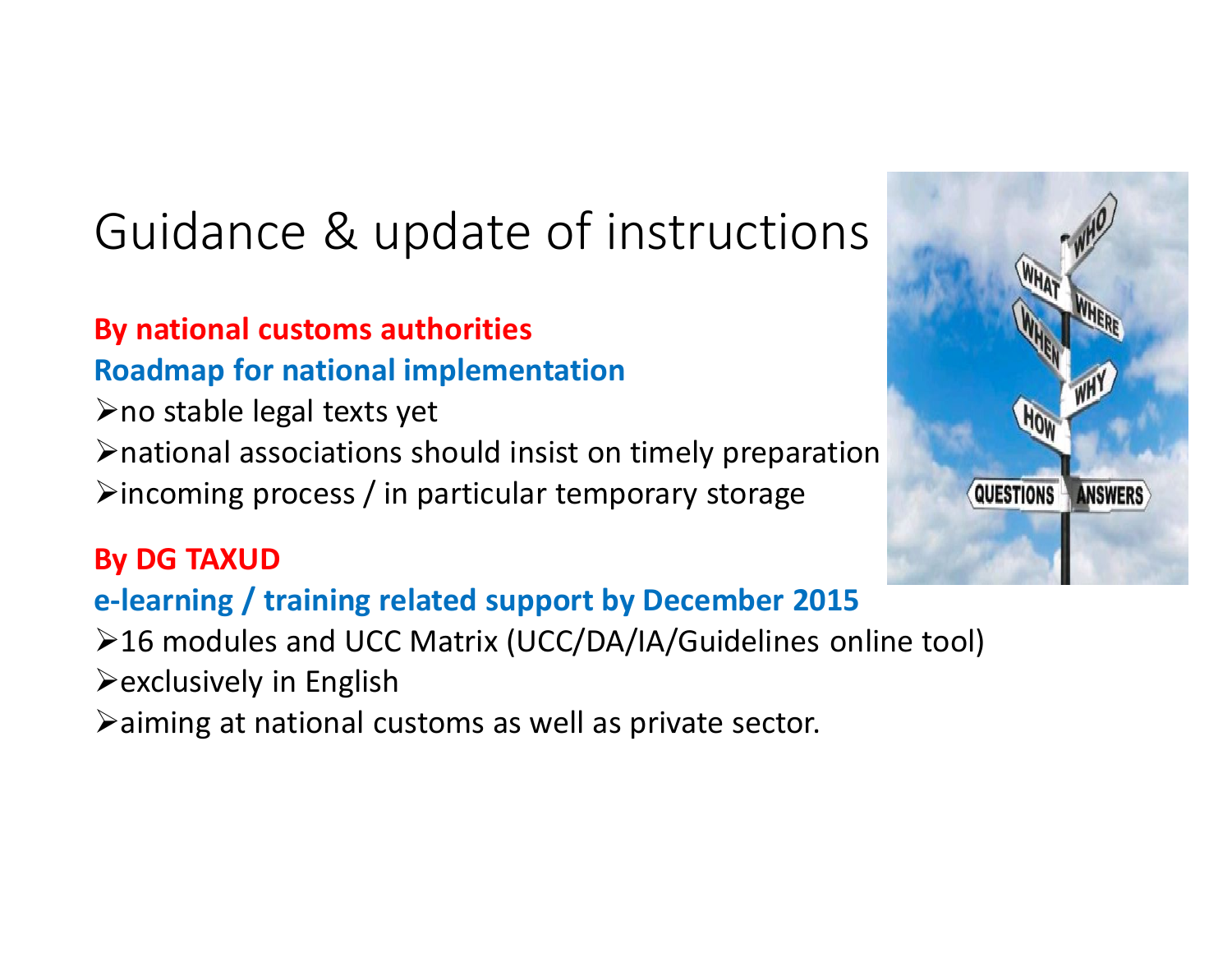### Authorisations

**Currently valid authorisations must possibly be amended to comply with new legislation.** 



European database

 $\triangleright$  check status of possible authorisations with national customs authorities avoid legal grey zone

 $\triangleright$  some customs authorities are approaching economic operators

no stable legal texts yet….

licence **temporary storage** now obligatory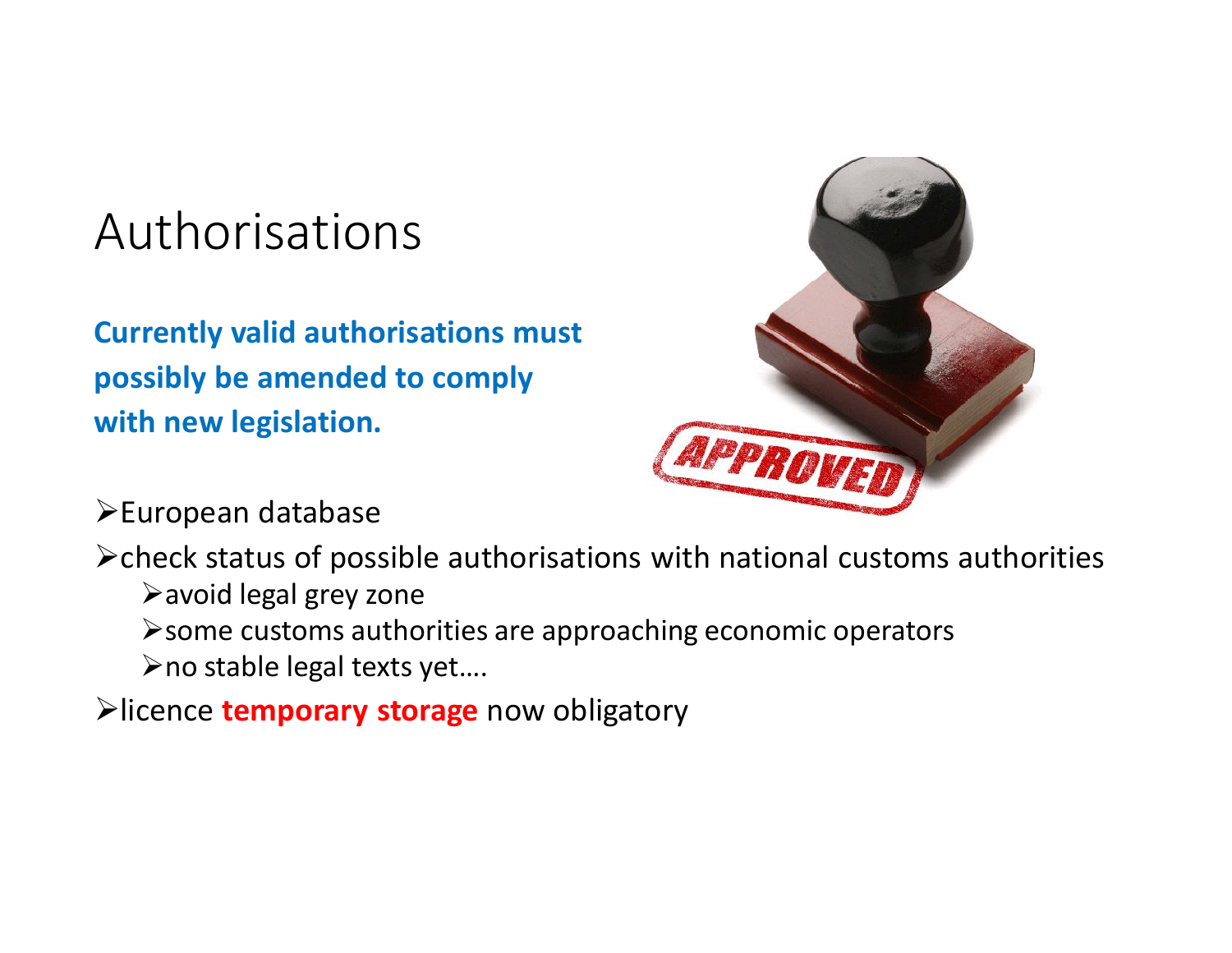#### Temporary storage – changes

**"Temporary storage declaration"** = "summary declaration" in CCC

- Time-limit: **90** i.s.o. 45 days
- Goods in TS shall be stored **only in temporary storage facilities**
	- (i.s.o. in "places approved by the customs")
- Authorisation for TS is obligatory
- Guarantee for TS is mandatory

 $\triangleright$  Non union-goods can be moved under TS rather than transit

Notification of release to declarant and holder authorisation

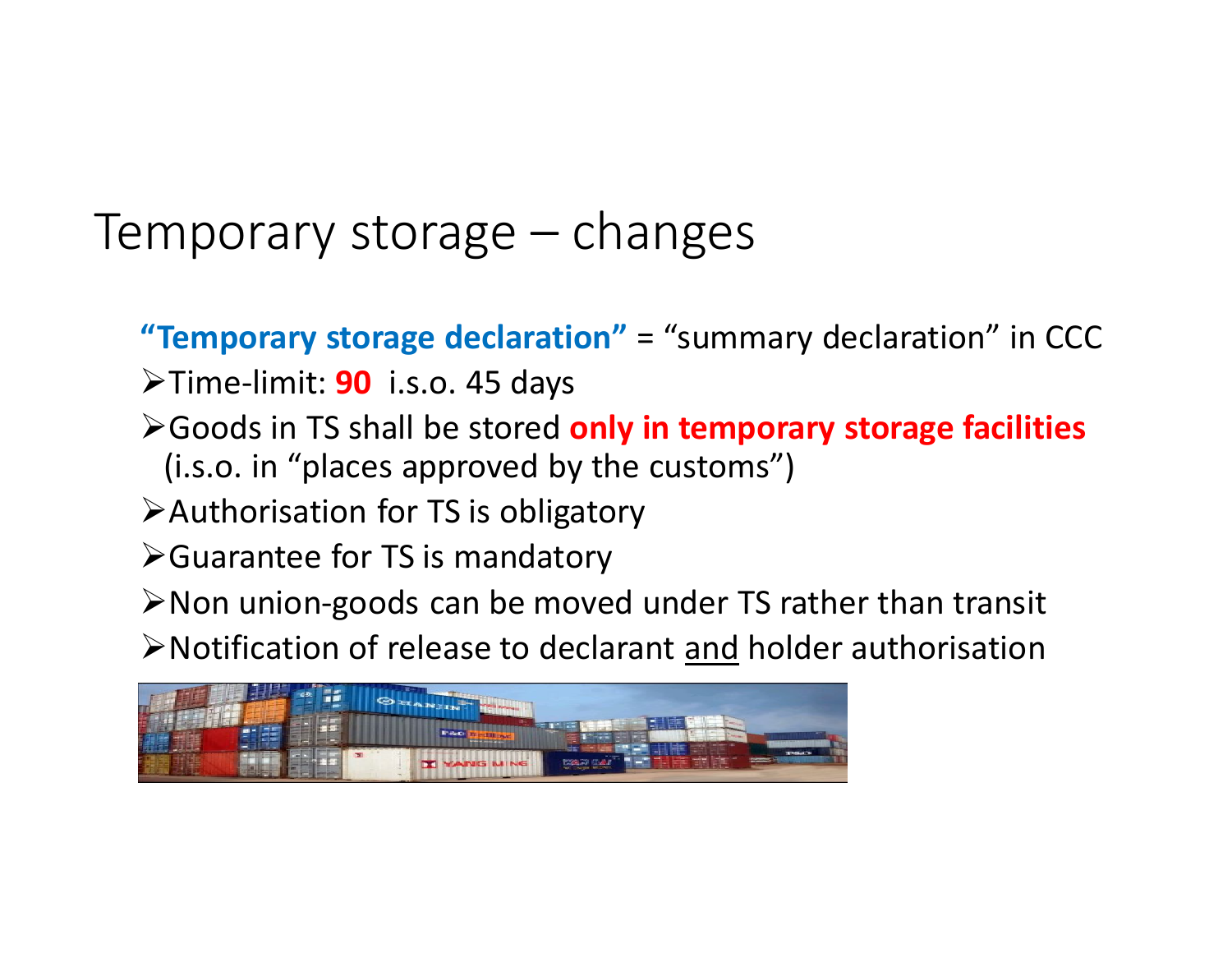### Article 15 UCC

#### **Provides for strict liability**

on every economic operator (including ship agent) for the correctness, accuracy and completeness of **whatever kind of information** (including declarations) that is provided to the customs authorities

 $\triangleright$  no intentional element required



even "…. …that **customs representative** shall also be bound by the obligation set out in….." without differentiating between direct or indirect customs representation…..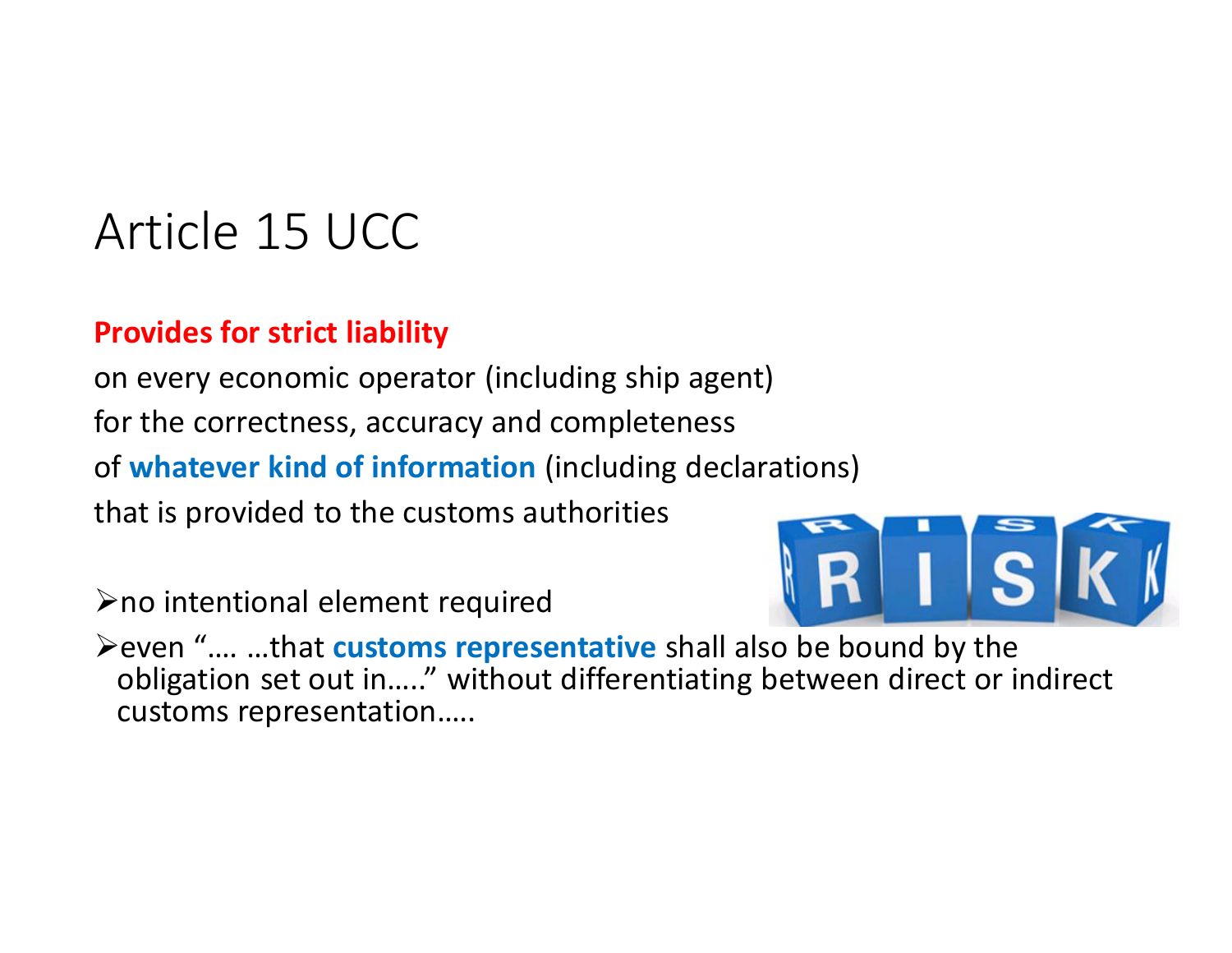# Liability for misdeclaration in TSD - agent

*To refresh your memory - Incorrect cargo description in case of smuggling - Wrong arrest by Court of Justice "papismedov"*

Several **criminal court cases against ship agents in Belgium**, still new ones

question to Customs Debt & Guarantee section of Customs Code Committee, if

Belgian interpretation of Papismedov correct yes or no

answer member states **50/50**

- $\blacktriangleright$  lively discussions within Commission
- **≻to Customs Policy Group, OLAF and DG Budget**
- supportive action by ECASBA (position paper)

To be continued ….

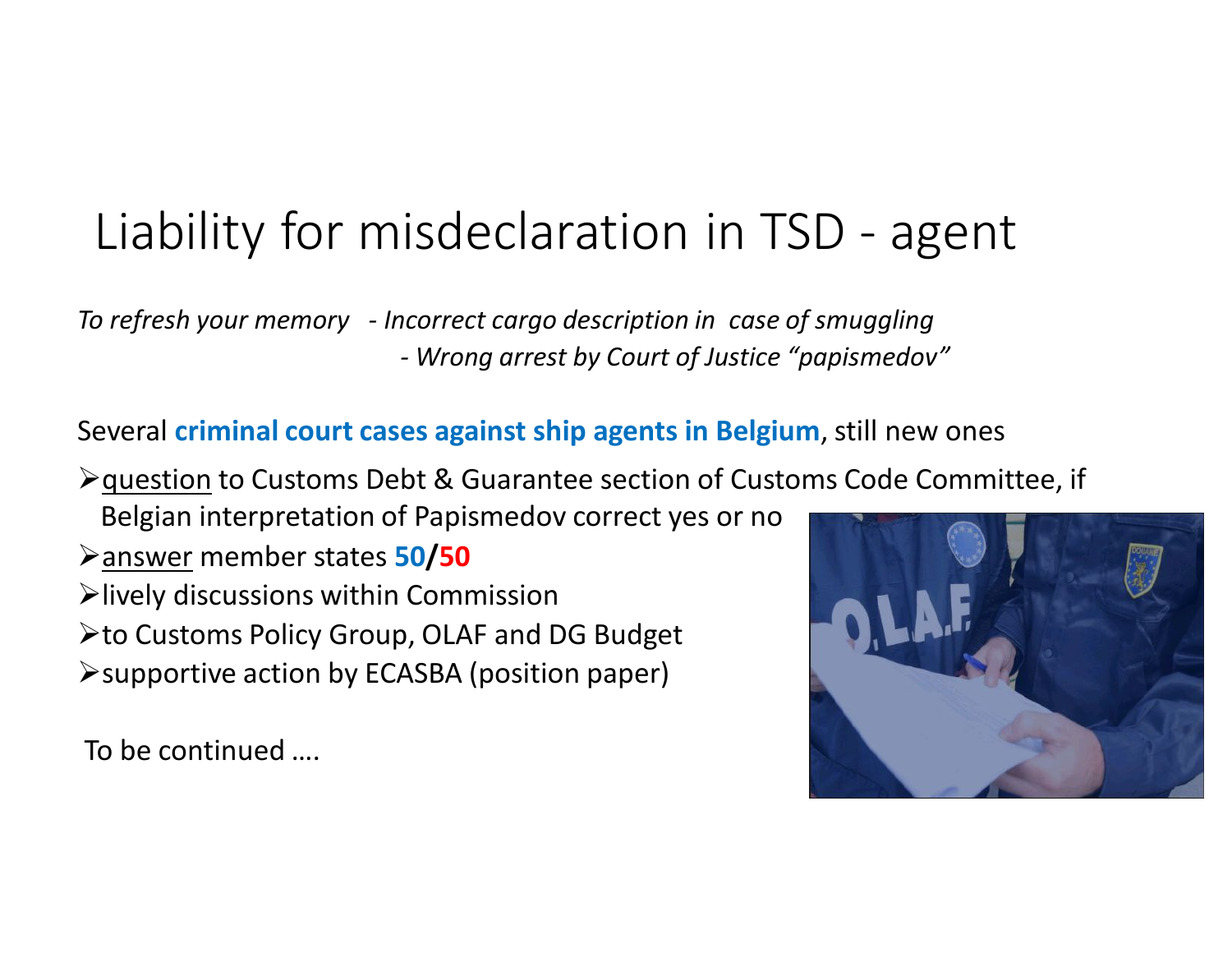# Liability for misdeclaration in TSD in UCC

Article 79.3 UCC - Debtor of customs debt incurred on import through noncompliance shall be

Any person who was required to fulfil obligations concerned.

#### **This is the carrier.**

Any person **who was aware or should reasonably have been aware** that an obligation under customs legislation was not fulfilled, and who acted on behalf of the person who was obliged to fulfil the obligation, or who participated in the act which led to the non-fulfilment of the obligation.

**This is the ship agent.** 

**difference = intentional element**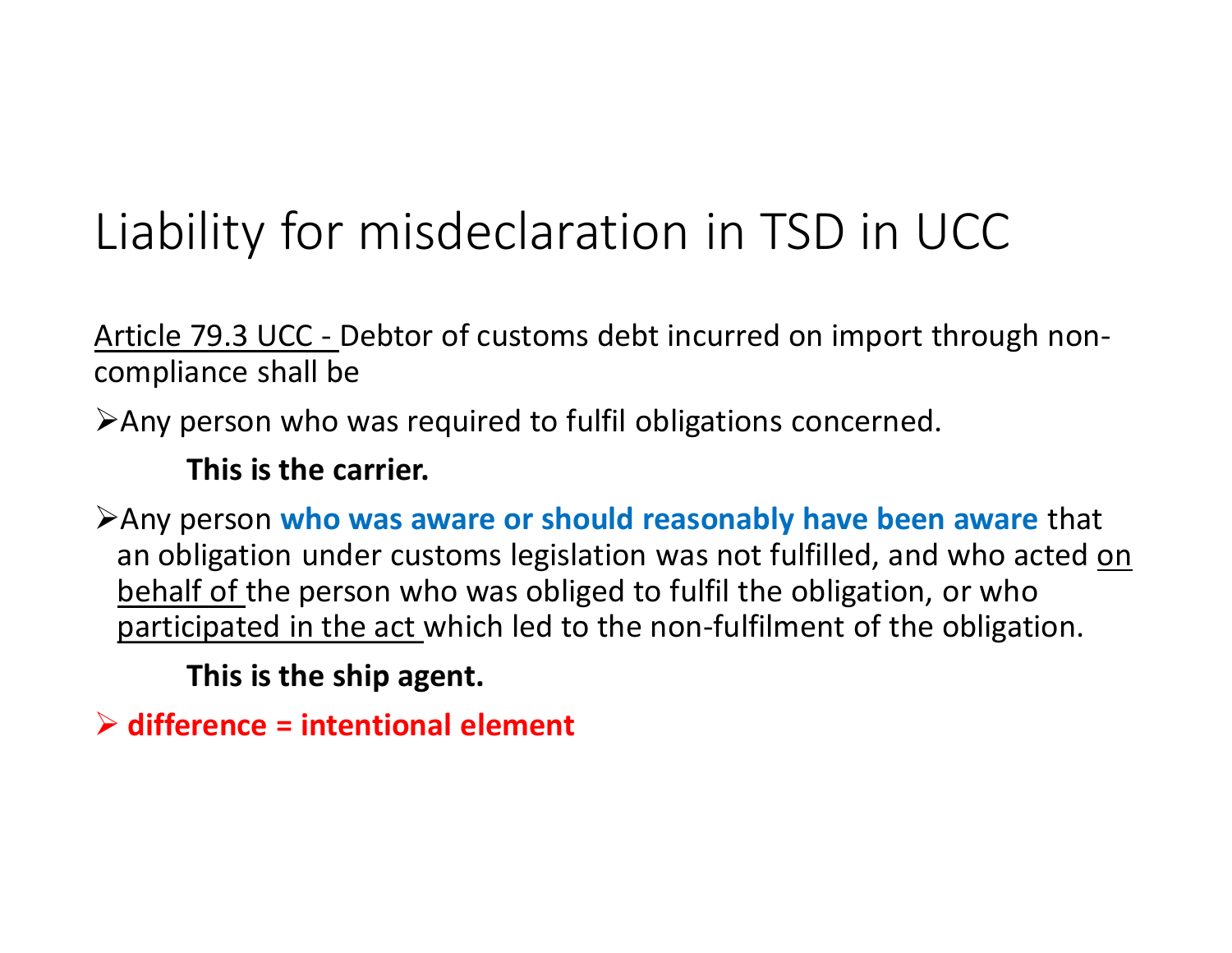#### Liability for misdeclaration in TSD in UCC – carrier

#### **"Papismedov" arrest became law?**

**No longer "person who introduced"** (captain, crane driver, pilot…???)

#### **but person who was required to fulfil obligations concerned**

- $\triangleright$  "There is something fundamentally unjust in finding someone guilty for something they could not possibly know about" (J. Grange)
- $\triangleright$  reference for preliminary ruling by court of Justice in the most recent of the Belgian court cases (also one carrier summoned)
- $\triangleright$  contacts with ECSA, individual carriers would join

To be continued….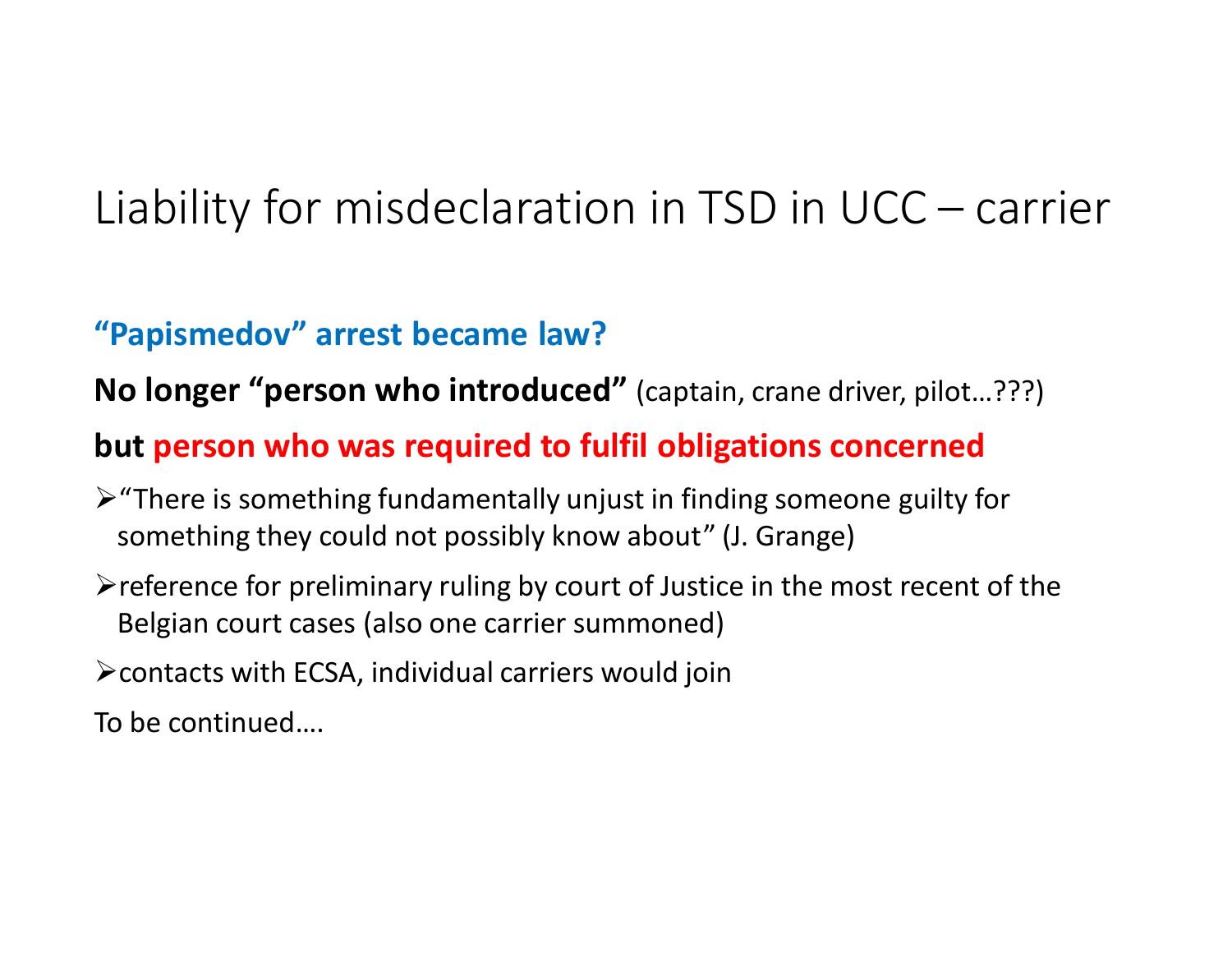#### Criminal prosecution, the future rule?

COM (2013) 884 - 2013/0432 (COD) Proposal directive for a legal framework for customs infringements = sidelined

#### **COM (2012) 363 Proposal Directive on the fight against fraud to the Union's financial interests by means of criminal law = to become law**

- complemented by some procedural and investigational measures: European public prosecutor + EUROJUST
- $\triangleright$  broader scope than customs only
- **Intentional element taken into account**
- $\triangleright$  misdeclaration of cargo description = within scope
- $\triangleright$  applicable in all European countries